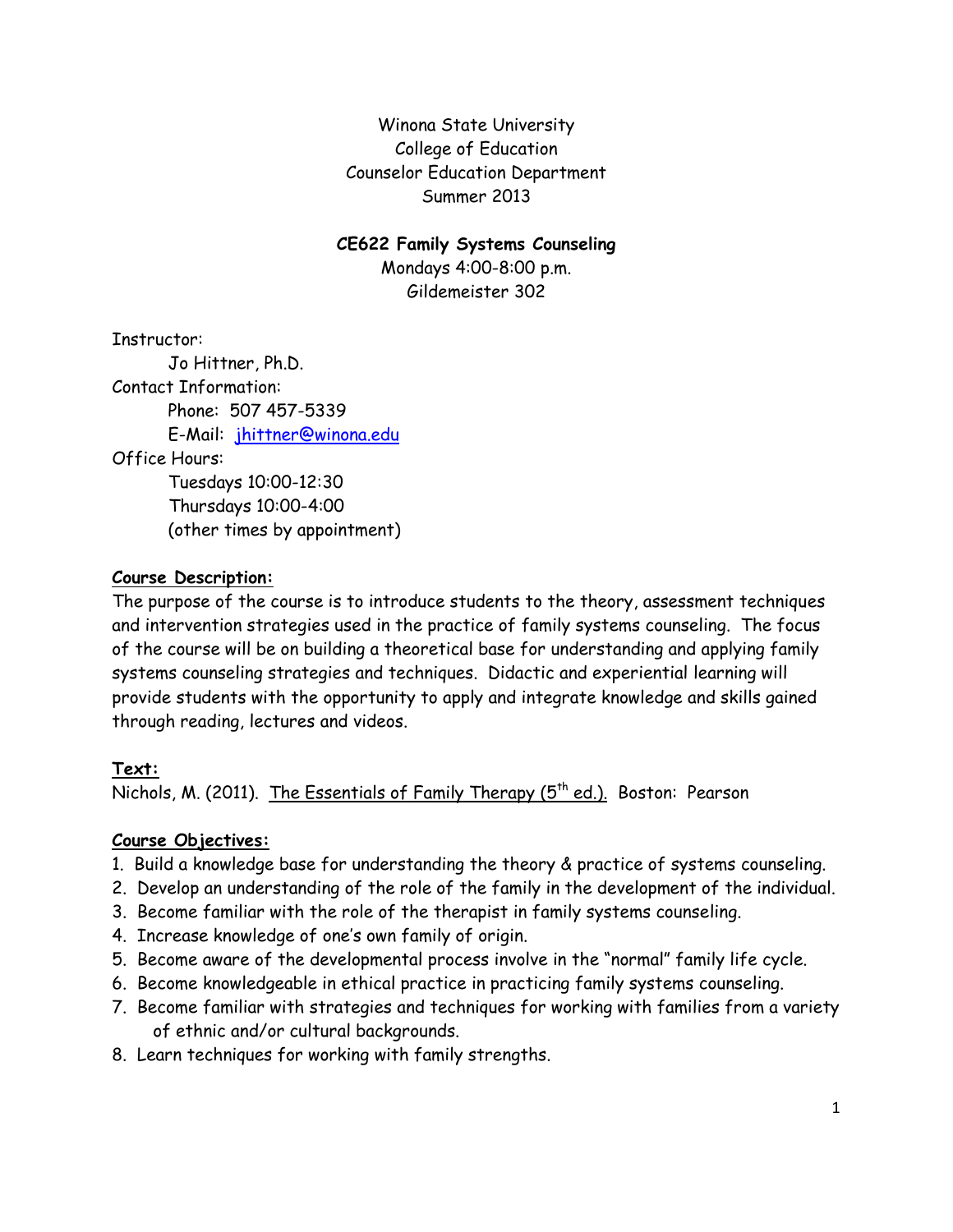## **CACREP Standards**

Section II-G-1-Professional Orientation and Ethical Practice—studies that provide an understanding of all of the following aspects of professional functioning:

a. history and philosophy of the counseling profession;

b. professional roles, functions and relationship with other human service providers, including strategies for interagency/interorganization collaboration and communications;

f. professional organizations, including membership benefits, activities, services to members and current issues;

g. professional credentialing, including certification, licensure, and accreditation practices and standards, and the effects of public policy on these issues;

j. ethical standards of professional organizations and credentialing bodies, and applications of ethical and legal considerations in professional counseling.

Section II-G-2—Social and Cultural Diversity—studies that provide an understanding of the cultural context of relationships, issues, and trends in a multicultural society, including all of the following:

a. multicultural and pluralistic trends, including characteristics and concerns within and among diverse groups nationally and internationally;

d. individual, couple, family, group, and community strategies for working with and advocating for diverse populations, including multicultural competencies.

Section II-G-3-Human Growth and Development—studies that provide an understanding of the nature and needs of persons at all developmental levels and in multicultural contexts, including all of the following:

a. theories of individual and family development and transitions across the life span;

h. theories for facilitating optimal development and wellness over the life span. Section II-G-5-Helping Relationships

e. a systems perspective that provides an understanding of family and other systems theories and major models of family and related interventions.

## **Course Requirements and Grading:**

**Attendance:** (20 points) Attendance in class is critical to benefit from the course. Students are expected to attend and contribute to the class by presenting their ideas, reactions, questions and concerns in relation to class discussions. Students are required to attend all class sessions. If there is a need to miss a class based on emergency, it is expected that the student will contact the instructor before the missed class. Tegrity will be used in each class. If a class needs to be missed the student will be expected to view the Tegrity video and write a 2-page paper summarizing the learnings from the class and the student's reaction to the class. If it is necessary to miss more than one class for any reason, the student should withdraw from the course.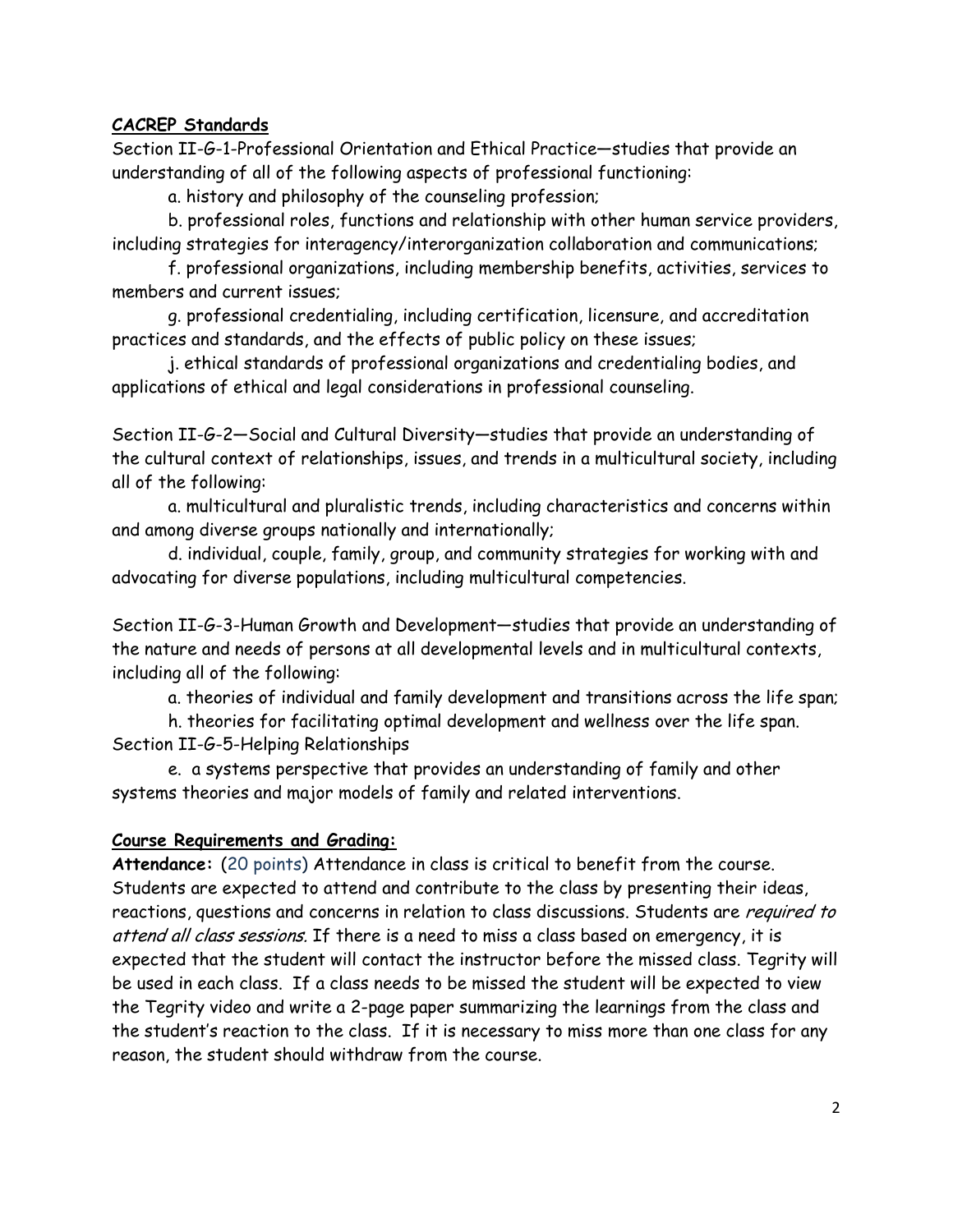Note: Weather could interfere with class at times. Make smart decisions about the weather and travel and consult instructor before class time if possible regarding absences. In addition to the WSU homepage and local TV alerts, the instructor will provide updates about cancellations via e-mail by 3 p.m. on the day of class. Absences due to extreme weather conditions will not result in points taken off the final grade.

**Participation:** (30 points) Participation in classroom activities is essential for learning the concepts in this course. Small group activities, assigned readings and class discussions will serve as the foundation for achieving course learning outcomes. Students are expected to prepare for class by completing all readings and exercises assigned as scheduled prior to the class meeting. Students are expected to bring the main textbook to each class meeting.

**Couple Interaction Analysis** (75 points) Interview two people in a long-term relationship and construct a description of the relationship based on family systems theory. The instructor is most interested in the students' process of doing the interview, including their observations of the couple's interaction and the analysis of the interview than in its particular form (how many pages, how organized, etc. but it is difficult to have an excellent paper in less than five-six double-spaced typewritten pages). This interview will be taped and quotes from the interview will be used to provide examples in the analysis. A mandatory consent form is included in the "forms" section on D2L. Details are outlined in a separate section below the syllabus on D2L. Due: 6/19

**Genogram Project:** (100 points total) A family genogram project as outlined in a separate section (Genogram Project) will be completed after reading the assigned materials. Due: 7/17

**In Class Dramatizations:** (50 points for entire group) Groups of 4-5 class members will be formed, one of whom will be the counselor and the others participating family members. This assignment should take 30 minutes for the entire session, with discussion and critique afterwards.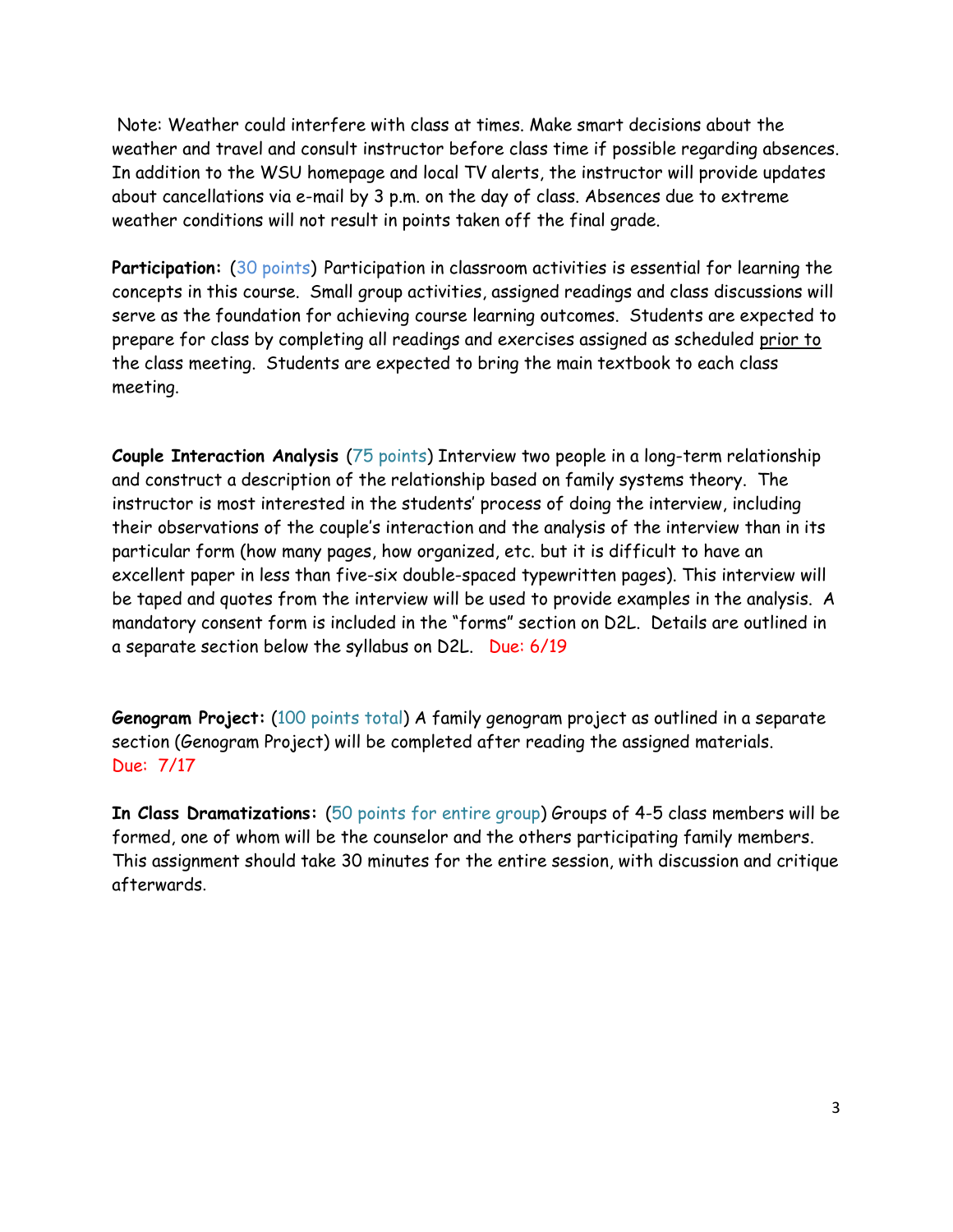## COURSE REQUIREMENTS

| #              | Assignment                         | <b>Related Scoring Rubric</b> | <b>Points Possible</b> |
|----------------|------------------------------------|-------------------------------|------------------------|
|                | Attendance                         |                               | 20                     |
| $\overline{c}$ | Participation                      | 2                             | 30                     |
| 3              | <b>Couple Interaction Analysis</b> | 3                             | 75                     |
| 4              | Genogram Project                   | 4                             | 100                    |
| 5              | In Class Dramatizations            | 5                             | 50                     |
| 6              | Online Assignments                 | 6                             | 25                     |
| Total          |                                    |                               | 300                    |

See below for all scoring rubrics.

## **Policy on Late or Unfinished Assignments:**

Late work is not accepted except in extreme circumstances and with prior permission of instructor. IMPORTANT: A grade of incomplete (IP) will not be awarded except under extraordinary circumstances such as prolonged illness. If such circumstances arise, it is the student's responsibility to notify the instructor immediately.

## **Commitment to Inclusive Excellence:**

WSU recognizes that our individual differences can deepen our understanding of one another and the world around us, rather than divide us. In this class, people of all ethnicities, genders, religions, ages, sexual orientations, disabilities, socioeconomic backgrounds, regions, and nationalities are strongly encouraged to share their rich array of perspectives and experiences. If you feel your differences may in some way isolate you from WSU's community or if you have a need of any specific accommodations, please speak with the instructor early in the semester about your concerns and what we can do together to help you become an active and engaged member of our class and community (List of campus resources can be found below.)

## **Electronic Device Notice:**

As a matter of courtesy to your classmates and the instructor, please turn off your beepers and any other electronic devices that make any noise. Computers may not be brought to the classroom without prior permission of the instructor. Cell phones that ring during class indicate that treats will be brought the next class by the person with the ringing phone. [Experiment](http://www.youtube.com/watch?v=HHQv1KdpI-8&feature=youtu.be)

## **Academic Dishonesty Policy:**

Academic dishonesty is a basis for disciplinary action. Academic dishonesty includes, but is not limited to, activities such as cheating, using or purchasing "ghost-written" papers, and plagiarism (presenting as one's own the intellectual or creative accomplishments of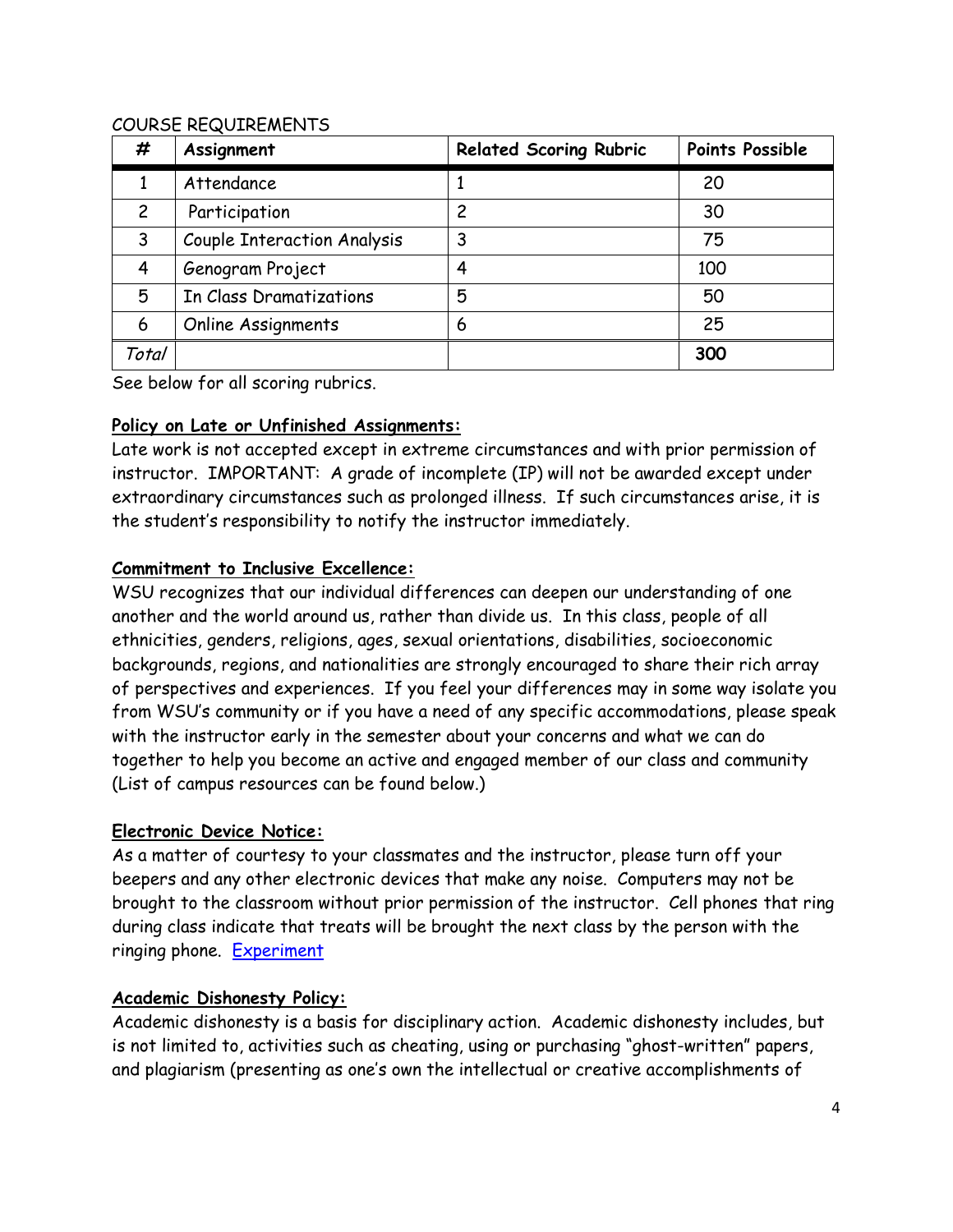another without giving credit to the source(s). The faculty member, in whose course or under whose tutelage an act of academic dishonesty occurs, has the option of failing the student for the academic hours in question and may refer the case to other academic personnel for further action. Penalties for academic dishonesty may include expulsion from the university. [Plagiarism](http://www.youtube.com/watch?v=VnTPv9PtOoo)

## **Details about Campus Resources:**

Two good places to help you find resources of all kinds are the WSU-Rochester Student & Campus Services Office and the WSU Inclusion and Diversity Office. Both offices are dedicated to helping students of all races, ethnicities, economic backgrounds, nationalities, and sexual orientations. They can facilitate tutoring and point you to a wide range of resources.

 The WSU Inclusion and Diversity Office is in Kryzsko Commons Room 122, and they can be reached at 457-5595. [www.winona.edu/culturaldiversity](http://www.winona.edu/culturaldiversity)

- If you have a disability, the WSU Disability Resource Center (DRC) can document it for your professors and facilitate accommodation. Their office is on the Winona campus in Maxwell Hall 214 and they can be reached at 457-2391. [www.winona.edu/disabilityservices](http://www.winona.edu/disabilityservices) If you have a documented disability that requires accommodation please let your instructor know as soon as possible. If you suspect you may have a disability, you are encouraged to contact the DRC as soon as possible.
- Counselors are available to help you with a wide range of difficulties, ranging from sexual assault, depression, and grief after the loss of a loved one to stress management, anxiety, general adjustment to college, and many others. Counselors are located in the Integrated Wellness Complex 222 and they can be reached at 457- 5330. [www.winona.edu/counselingcenter](http://www.winona.edu/counselingcenter)
- For help with writing and the development of papers, contact the Writing Center in Minné 348 or call 457-5505. [www.winona.edu/writingcenter](http://www.winona.edu/writingcenter)
- The GLBTA Advocate is responsible for documenting homophobic incidents on campus and working with the appropriate channels to get these incidents resolved. In addition, the advocate can direct people to GLBT resources. Contact the WSU Counseling Center for the name and number of the current GLBTA Advocate (507-457-5330) [www.winona.edu/counselingcenter](http://www.winona.edu/counselingcenter)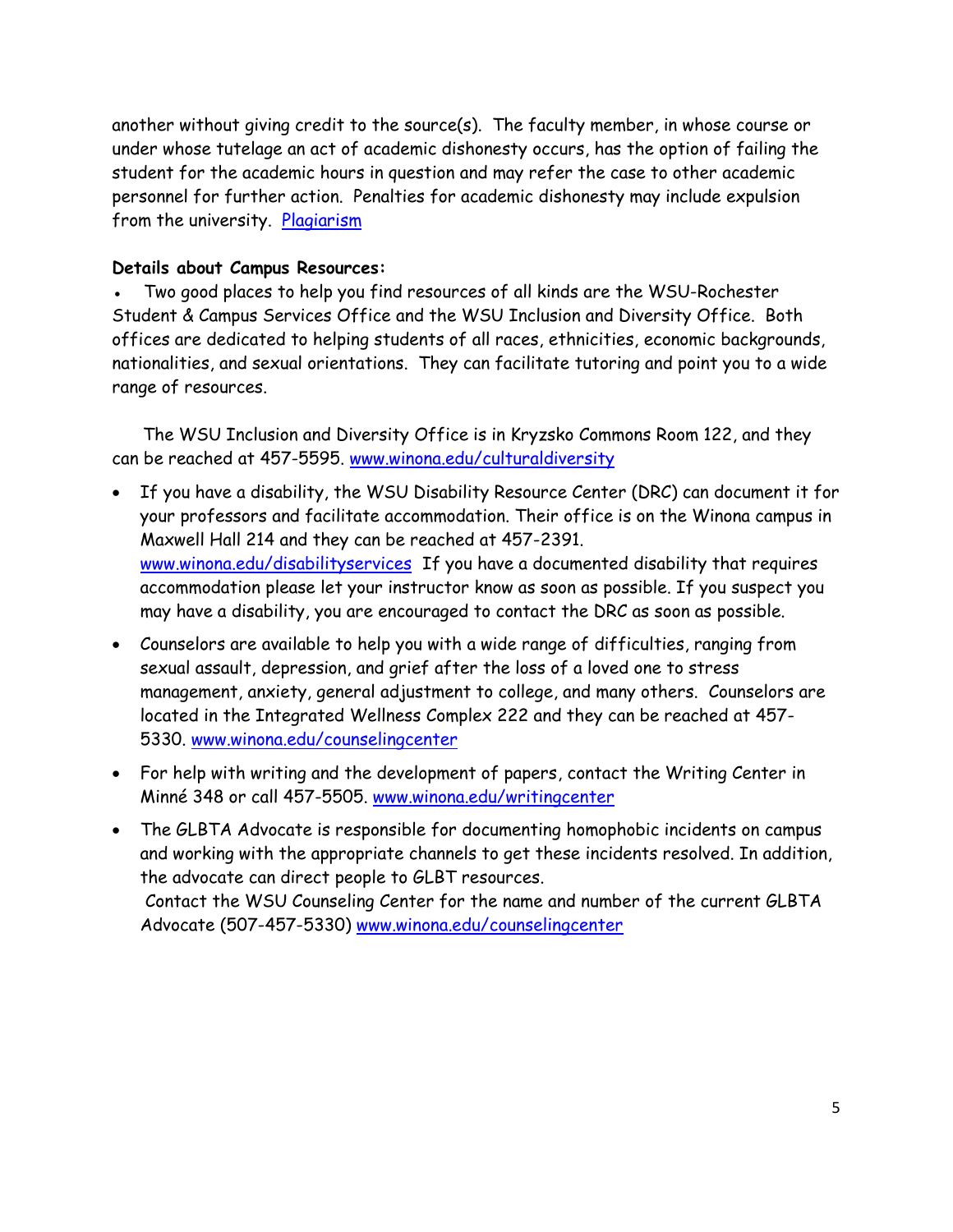# **Scoring Rubrics**

#### 1. Attendance  $\triangledown$  $\bigtriangledown$  $\bigtriangledown$  $\bigtriangledown$ **Criteria Level 4 Level 3 Level 2 Level 1 10 points 6 points 4 points 8 points** Misses more than two Misses one class; makes Misses two classes; Ψ Attends all up class by viewing makes up class by classes, makes up class **Attendance** classes Tegrity, writing 2 page viewing Tegrity, writing a by viewing Tegrity, 2 page paper writing a 2 page paper. paper Arrives on Arrives late for most Prompt for nearly all Arrives late frequently, time; stays ÷ classes; leaves early leaves class early classes, leaves class early **Promptness** for entire most of the time. infrequently frequently class **Overall Level 4 Level 3 Level 2 Level 1 Score 20 or more 16 or more 12 or more 0 or more**

#### 2. Participation

|                                      | ≂                                                                                                                                       | U                                                                                                                        | ▽                                                                                                                           | $\overline{a}$                                                                                                         |
|--------------------------------------|-----------------------------------------------------------------------------------------------------------------------------------------|--------------------------------------------------------------------------------------------------------------------------|-----------------------------------------------------------------------------------------------------------------------------|------------------------------------------------------------------------------------------------------------------------|
| <b>Criteria</b>                      | Level 4                                                                                                                                 | Level 3                                                                                                                  | Level 2                                                                                                                     | Level 1                                                                                                                |
|                                      | 10 points                                                                                                                               | 8 points                                                                                                                 | 6 points                                                                                                                    | 0 points                                                                                                               |
| ▼Questions                           | Regularly asks                                                                                                                          | Occasionally asks                                                                                                        | Rarely asks                                                                                                                 | Does not ask                                                                                                           |
|                                      | questions                                                                                                                               | questions.                                                                                                               | questions.                                                                                                                  | questions.                                                                                                             |
|                                      | Frequently makes<br>observations that<br>indicate reflection of<br>Volvervations and knowledge of<br>readings and other<br>assignments. | Occasionally makes<br>observations that<br>indicate reflection of and<br>knowledge of readings<br>and other assignments. | Rarely doe not make<br>observation that<br>indicate reflection of<br>and knowledge of<br>readings and other<br>assignments. | Does not make<br>observations that<br>indicate reflection of<br>and knowledge of<br>readings and other<br>assignments. |
| ▼Participation<br>in small<br>groups | Actively participates<br>in small groups                                                                                                | Participates in small<br>groups with<br>encouragement.                                                                   | Rarely participates in<br>small groups.                                                                                     | Does not participate<br>in small groups.                                                                               |
| <b>Overall Score</b>                 | Level 4                                                                                                                                 | Level 3                                                                                                                  | Level 2                                                                                                                     | Level 1                                                                                                                |
|                                      | 30 or more                                                                                                                              | 24 or more                                                                                                               | 18 or more                                                                                                                  | 0 or more                                                                                                              |

#### 3. Couple Interaction Analysis

| <b>Content of</b>                                           | ▽                                                                                                      | $\overline{\nabla}$                                                                        | $\overline{\nabla}$                                                                                                      | v                                                                                    |
|-------------------------------------------------------------|--------------------------------------------------------------------------------------------------------|--------------------------------------------------------------------------------------------|--------------------------------------------------------------------------------------------------------------------------|--------------------------------------------------------------------------------------|
| <b>Paper</b>                                                | Level 4<br>15 points                                                                                   | Level 3<br>13 points                                                                       | Level 2<br>11 points                                                                                                     | Level 1<br>0 points                                                                  |
| ▼Statements Statements of<br>οf<br>interactions and concise | interactions are clear                                                                                 | Interactions are clear Statements of                                                       | but excessively wordy interactions are vague.                                                                            | Statements of<br>interactions are not<br>present.                                    |
| of<br>information follow                                    | <b>▼Integration</b> Information is well<br>integrated; easy to                                         | Information is<br>somewhat integrated,<br>and difficult to follow                          | Information is<br>minimally integrated<br>and difficult to follow                                                        | Information is not<br>integrated                                                     |
| $\nabla$ Family<br><b>Systems</b><br>perspective            | Basic family systems<br>perspective is utilized<br>and evident;<br>genogram is present<br>and accurate | Basic family systems<br>perspective is present<br>and/or genogram is<br>present, but vague | Family systems<br>perspective is<br>minimally present and<br>difficult to find;<br>genogram is present<br>but inaccurate | Family systems<br>perspective is not<br>present and/or<br>genogram is not<br>present |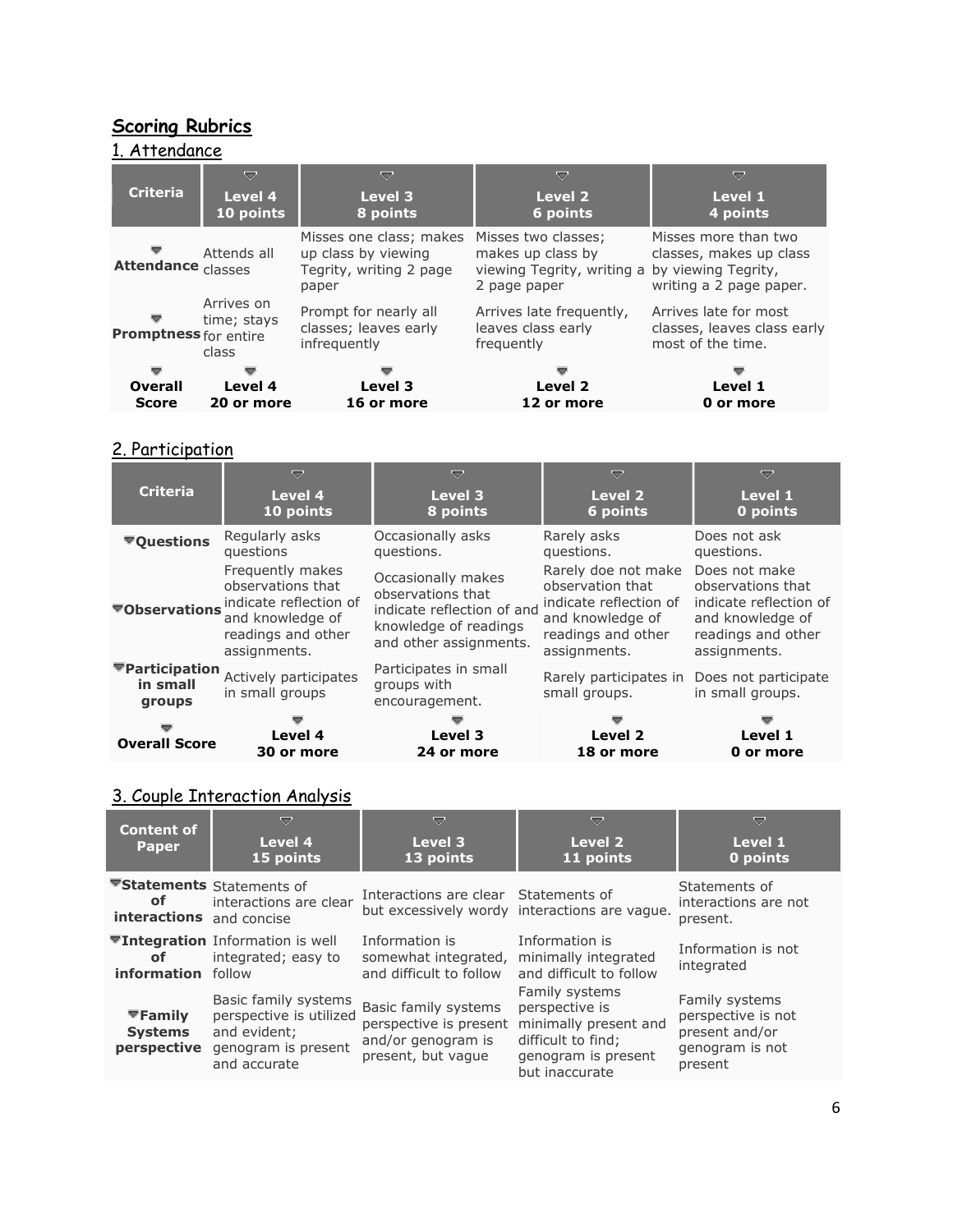| ≂<br><b>Writing Skills</b>                   | ≂<br>Level 4<br>10 points                                            | ▽<br>Level 3<br>8 points                                                                                       | $\overline{\nabla}$<br>Level 2<br>6 points                                                                     | v<br>Level 1<br>0 points                                                                                       |
|----------------------------------------------|----------------------------------------------------------------------|----------------------------------------------------------------------------------------------------------------|----------------------------------------------------------------------------------------------------------------|----------------------------------------------------------------------------------------------------------------|
| $\blacktriangledown$ Writing<br><b>Style</b> | Paper flows; is<br>interesting and easy<br>to read and<br>understand | Flow of paper is good<br>but difficult to follow.                                                              | Flow of paper is poor<br>and difficult to follow                                                               | Flow of paper is vague<br>and disconnected.                                                                    |
| <b>Spelling</b>                              | <b>▼Grammar &amp; No grammatical or</b><br>spelling errors           | Less than 5<br>grammatical and/or<br>spelling errors.                                                          | Less than 10<br>grammatical and/or<br>spelling errors.                                                         | More than 10<br>grammatical and/or<br>spelling errors.                                                         |
| <b>▼Length and</b><br>timeliness             | Within approximate<br>page limitation;<br>handed in on time          | More than 2 pages<br>longer or shorter than<br>approximate page<br>limitation and/or less<br>than 2 days late. | More than 3 pages<br>longer or shorter than<br>approximate page<br>limitation and/or less<br>than 4 days late. | More than 4 pages<br>longer or shorter than<br>approximate page<br>limitation and/or more<br>than 4 days late. |
| <b>Overall Score</b>                         | Level 4<br>75 or more                                                | Level 2<br>63 or more                                                                                          | Level 3<br>51 or more                                                                                          | Level 1<br>0 or more                                                                                           |

4. Genogram Project

|                                                       | $\overline{\nabla}$                                                                   | U                                                                                  | ᇦ                                                                                 | $\overline{\nabla}$                                                                          |
|-------------------------------------------------------|---------------------------------------------------------------------------------------|------------------------------------------------------------------------------------|-----------------------------------------------------------------------------------|----------------------------------------------------------------------------------------------|
| Genogram                                              | <b>Level 4</b><br>25 points                                                           | <b>Level 3</b><br>23 points                                                        | <b>Level 2</b><br>21 points                                                       | <b>Level 1</b><br>19 points                                                                  |
| <b>Genogram Accuracy Totally accurate</b>             |                                                                                       | Fewer than 5 errors                                                                | Fewer than 10<br>errors.                                                          | More than 10 errors                                                                          |
| <b>▼Genogram Notes/</b><br><b>Family Introduction</b> | Excellent notes<br>and/or complete<br>family introduction<br>with complete<br>details | Very good notes and<br>or/family<br>introduction very<br>good with some<br>details | Incomplete notes<br>and/or incomplete<br>family introduction<br>with few details. | Notes missing and/or<br>incomplete family<br>introduction with<br>very few or no<br>details. |
| U                                                     | $\overline{\nabla}$                                                                   | $\overline{\nabla}$                                                                | $\overline{\nabla}$                                                               | $\overline{\triangledown}$                                                                   |
| Genogram<br><b>Narrative/Analysis</b>                 | <b>Level 4</b><br>5 points                                                            | <b>Level 3</b><br>4 points                                                         | <b>Level 2</b><br>3 points                                                        | <b>Level 1</b><br>0 points                                                                   |
| ▼Self-understanding Clearly stated                    |                                                                                       | Briefly stated.                                                                    | Vaguely stated.                                                                   | Not present.                                                                                 |
| <b>▼Impact on self</b>                                | Clearly stated                                                                        | Briefly stated.                                                                    | Vaguely stated.                                                                   | Not present.                                                                                 |
| <b>▼Life-style issues</b>                             | Clearly stated                                                                        | Briefly stated.                                                                    | Vaguely stated.                                                                   | Not present.                                                                                 |
| <b>▼Influence of</b><br>intergenerational<br>patterns | Clearly stated                                                                        | Briefly stated.                                                                    | Vaguely stated.                                                                   | Not present.                                                                                 |
| ▼Additional<br>information                            | Present and clearly<br>stated                                                         | Present and briefly<br>stated.                                                     | Present and vaguely Not present.<br>stated.                                       |                                                                                              |
| <b>▼Synthesis of</b><br>information                   | Information<br>completely<br>integrated.                                              | Information well<br>integrated.                                                    | Information fairly<br>integrated.                                                 | No integration<br>evident.                                                                   |
| ▼Personal meaning<br>▼Personal learning               | Clearly stated<br>Clearly stated                                                      | Briefly stated.<br>Briefly stated.                                                 | Vaguely stated.<br>Vaguely stated.                                                | Not present.<br>Not present.                                                                 |
| U<br><b>Writing Skills</b>                            | Ó<br><b>Level 3</b><br>2 points                                                       | $\overline{\nabla}$<br><b>Level 2</b><br>1 point                                   | $\overline{\nabla}$<br><b>Level 1</b><br>0 points                                 |                                                                                              |
| <b>Sentence structure</b> structure                   | <b>Excellent sentence</b><br>throughout paper.                                        | Good sentence<br>structure<br>throughout the<br>paper.                             | Fair sentence<br>structure<br>throughout the<br>paper.                            |                                                                                              |
| <b>▼Thought patterns</b>                              | Thoughts<br>consistently easy to<br>understand.                                       | Thoughts mostly<br>easy to understand.                                             | Thoughts are<br>frequently difficult<br>to understand                             |                                                                                              |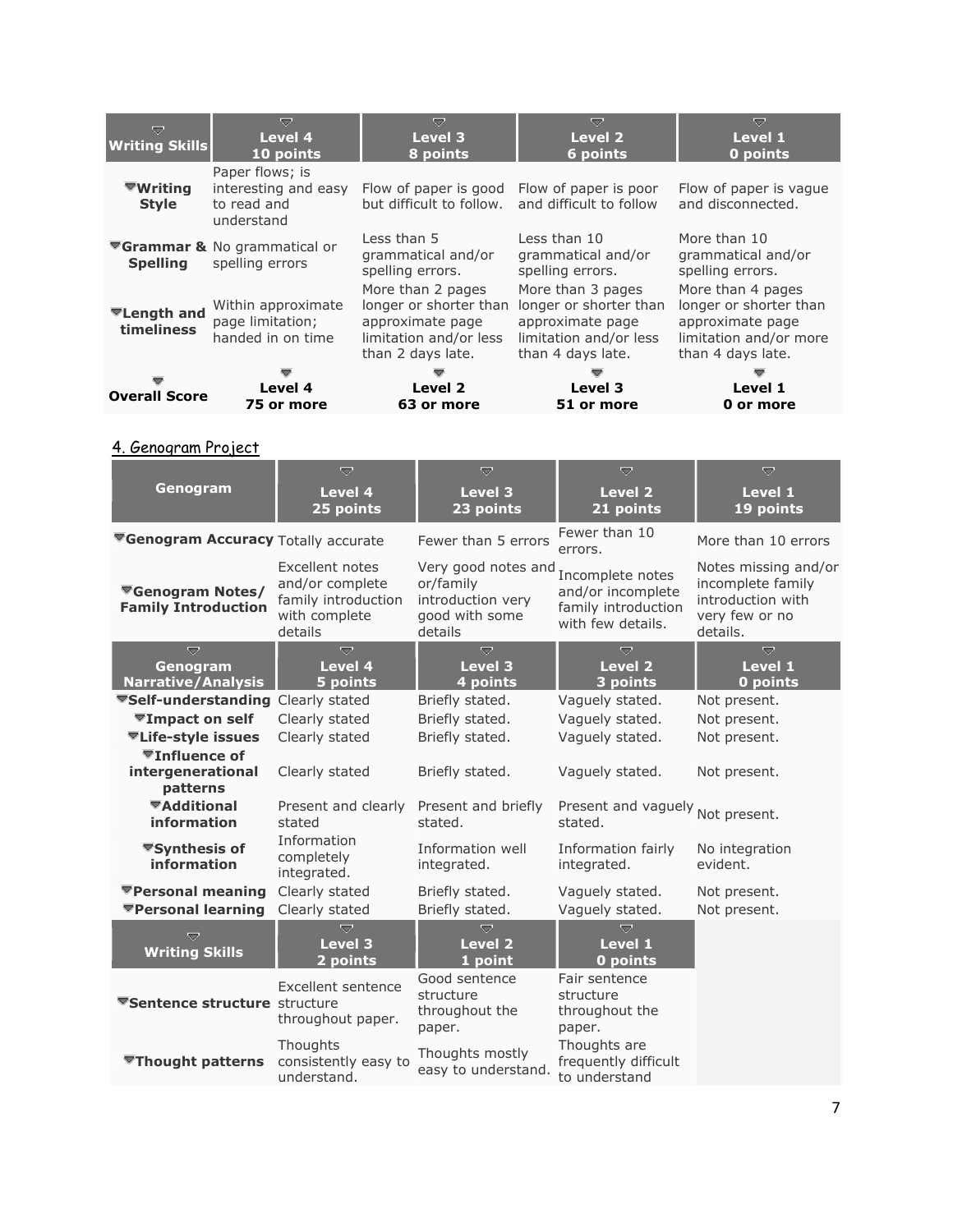| $\blacktriangledown$ Grammar<br>$\overline{\mathbf{v}}$ Length | Fewer than 5<br>grammar and<br>spelling errors.<br>Within 10-20 page<br>limit. | Fewer than 10<br>grammatical and<br>spelling errors.<br>Less than 10 or<br>more than 20 pages than 11 pages in<br>in length. | More than 10<br>grammar and<br>spelling errors.<br>Less than 9 or more<br>length. |                           |
|----------------------------------------------------------------|--------------------------------------------------------------------------------|------------------------------------------------------------------------------------------------------------------------------|-----------------------------------------------------------------------------------|---------------------------|
| <b>▼APA style</b>                                              | Present with no<br>errors.                                                     | Present and fewer<br>than 5 errors.                                                                                          | Not used.                                                                         |                           |
| ᇦ<br><b>Overall Score</b>                                      | v<br>Level 4<br>100 or more                                                    | ▼<br>Level 3<br>83 or more                                                                                                   | Level 2<br>66 or more                                                             | ᇦ<br>Level 1<br>0 or more |

## 5. Class Dramatizations

|                           | ▽                                                    | U                                                                                           | U                                                    | ᇦ                                                           |
|---------------------------|------------------------------------------------------|---------------------------------------------------------------------------------------------|------------------------------------------------------|-------------------------------------------------------------|
| <b>Criteria</b>           | Level 4<br>10 points                                 | Level 3<br>8 points                                                                         | Level 2<br>6 points                                  | Level 1<br>0 points                                         |
| ▽                         | High interest and<br>Interesting high creativity     | Quite interesting with<br>some creativity                                                   | Somewhat interesting<br>with some creativity.        | Little interest and<br>little creativity                    |
| <b>Complexity</b>         | Two or more<br>difficult problems<br>included        | One or more difficult<br>problems are presented.                                            | Two or more simple<br>problems are presented         | One or more simple<br>problems are<br>presented.            |
| ▼Clarity                  | Theory is very<br>evident and<br>correctly portrayed | Theory is somewhat<br>evident and correctly<br>portrayed.                                   | Theory is barely evident<br>but correctly portrayed. | Theory is not evident<br>and is not portrayed<br>correctly. |
| ▽<br>Teamwork evident     | Teamwork is very                                     | Teamwork is somewhat<br>evident                                                             | Teamwork is barely<br>evident                        | Teamwork is not<br>evident.                                 |
| $T$ Time<br><b>Limits</b> | <b>Within 25-30</b><br>minute time limit             | Presentation is less than<br>25 minutes or more than 15 minutes or more than<br>30 minutes. | Presentation is less than<br>35 minutes.             |                                                             |
| ᆖ                         |                                                      |                                                                                             |                                                      |                                                             |
| <b>Overall</b>            | Level 4                                              | Level 3                                                                                     | Level 2                                              | Level 1                                                     |
| Score                     | 50 or more                                           | 40 or more                                                                                  | 30 or more                                           | 0 or more                                                   |

# 6. Online Assignments

| Discussion Question | 5 points  |            |
|---------------------|-----------|------------|
| Dropbox             | 10 points |            |
| Quiz                | 10 points | Due May 29 |
| Total               | 25 points |            |

Grade Scale A=300-279 (93-100%) B=278-258 (86-92%) C=257-237 (79-85%) D=236-216 (72-78%) F= below 216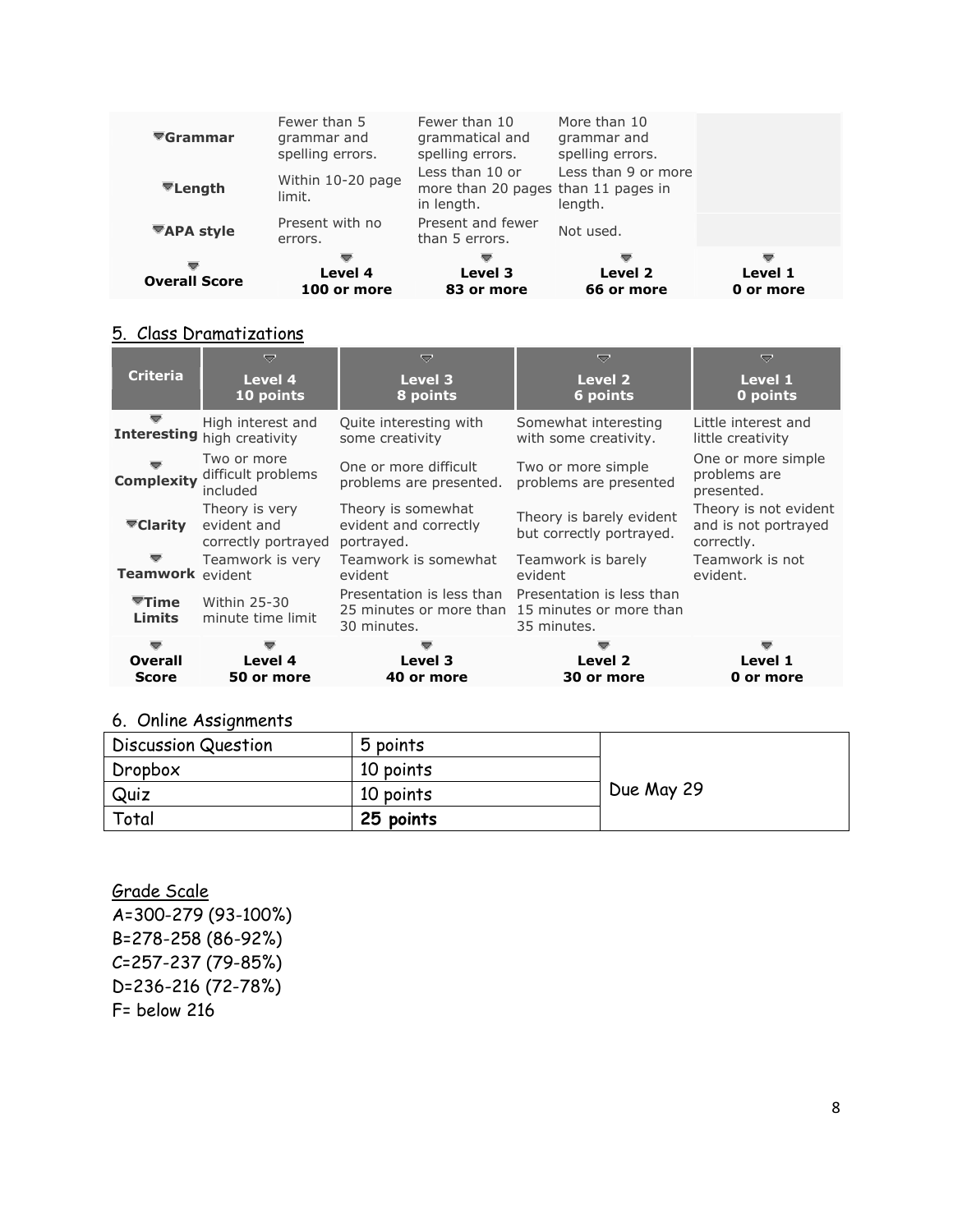# **Tentative Course Outline**

| Session: |                                                                                                                                                                     | Readings:                                        |
|----------|---------------------------------------------------------------------------------------------------------------------------------------------------------------------|--------------------------------------------------|
| 1(5/22)  | Introduction, Overview, Discussion of family (online)                                                                                                               |                                                  |
| 2(5/29)  | The Foundations of Family Therapy<br>The Evolution of Family Therapy<br>Basic Techniques of Family Therapy<br>The Fundamental Concepts of Family Therapy            | Chapter 1<br>Chapter 2<br>Chapter 3<br>Chapter 4 |
| 3(6/5)   | Bowen Family Systems Therapy                                                                                                                                        | Chapter 5                                        |
| 4(6/12)  | Strategic Family Therapy                                                                                                                                            | Chapter 6                                        |
| 5(6/19)  | <b>Structural Family Therapy</b><br><b>Couple Interaction Analysis due</b>                                                                                          | Chapter 7                                        |
| 6(6/26)  | <b>Experiential Family Therapy</b><br>Psychoanalytic Family Therapy                                                                                                 | Chapter 8<br>Chapter 9                           |
| 7(7/3)   | Cognitive-Behavior Family Therapy                                                                                                                                   | Chapter 10                                       |
| 8(7/10)  | Solution-Focused Therapy<br>Narrative Therapy                                                                                                                       | Chapter 12<br>Chapter 13                         |
| 9(7/17)  | Family Therapy in the Twenty-First Century<br><b>Integrative Models</b><br><b>Class Dramatization (1)</b><br><b>Class Dramatization (2)</b><br>Genogram Project Due | Chapter 11<br>Chapter 14                         |
| 10(7/24) | <b>Comparative Analysis</b><br>Research on Family Intervention<br><b>Class Dramatization (3)</b><br><b>Class Dramatization (4)</b>                                  | Chapter 15<br>Chapter 16                         |